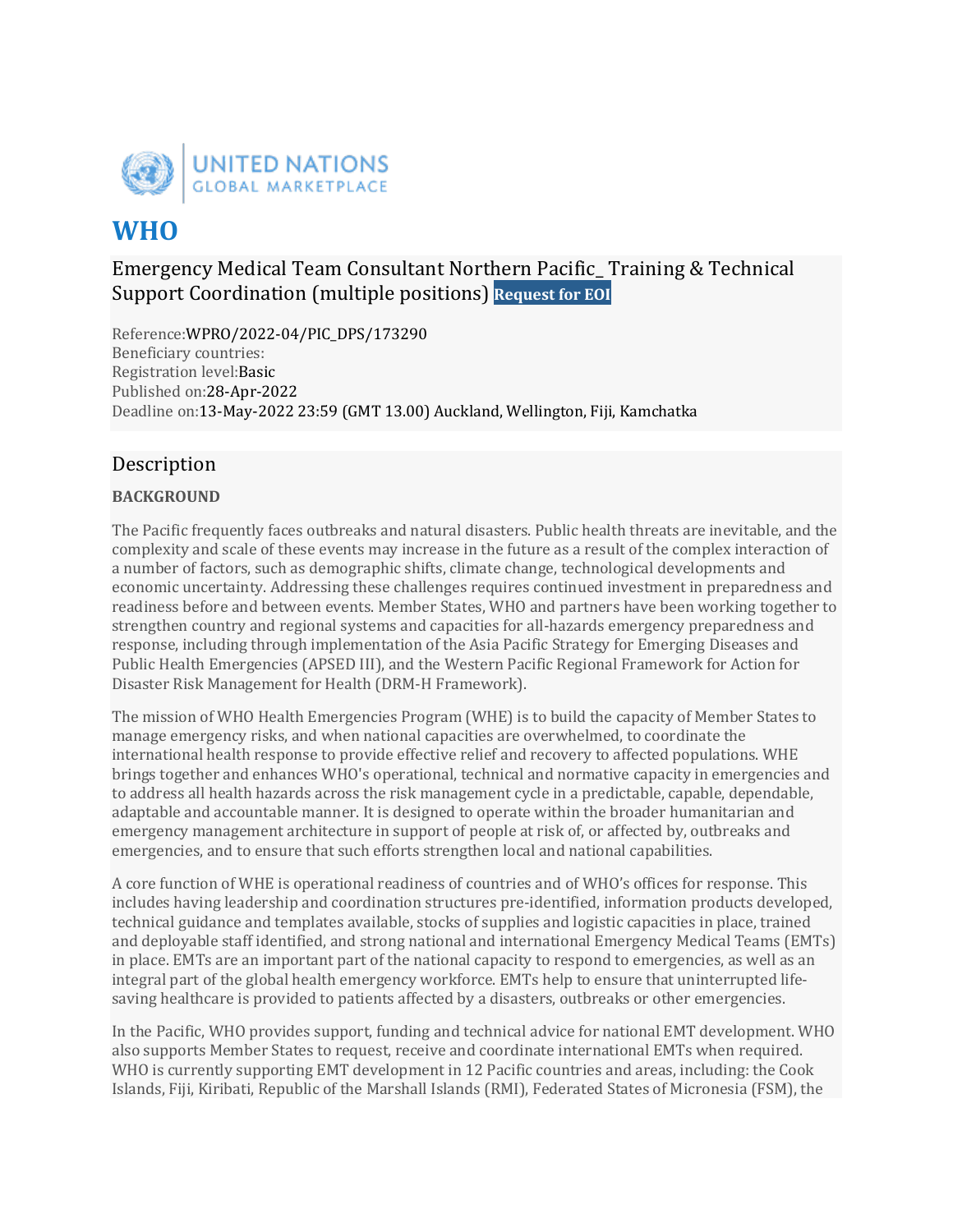Commonwealth of the Northern Mariana Islands (CNMI), Republic of Palau, Samoa, Solomon Islands, Tonga, Tuvalu and Vanuatu.

This 10-month consultancy will support national EMT development in the Republic of the Marshall Islands (RMI), Federated States of Micronesia (FSM) and the Republic of Palau (ROP) through planning, coordination, training, monitoring/evaluation and provision of tailored technical support to their Ministries/Departments of Health. In light of the ongoing pandemic and EMTs' potential deployment forCOVID-19 response, the EMT Consultant will also contribute to strengthening COVID-19 clinical preparedness.

#### **Planned Timelines:**

- Start Date:  $\sim 01$  June 2022
- End Date:  $\sim$  31 March 2023
- Expected LOE: 10 months

### **PURPOSE/SPECIFIC OBJECTIVE OF THE ACTIVITY**

To provide training and technical support to the Emergency Medical Teams (EMT) initiative in RMI, FSM and ROP including planning, training, monitoring and evaluation, and facilitation of technical support.

#### **DESCRIPTION OF ACTIVITIES TO BE CARRIED OUT**

The consultant will support the following outputs in RMI, FSM and ROP:

- Output 1: RMI, FSM and ROP EMT Training Planning, Content Development and Delivery
	- $\circ$  Deliverable 1: In conjunction with relevant staff/consultants of WHO's Western Pacific Regional Office (WPRO) and its Division of Pacific Technical Support (DPS), adapt and develop localized training materials and content, based on existing EMT training materials (including COVID-19 related) used in the Pacific. Training packages must be developed with and for each of the target countries Ministries/Departments of Health through a consultative process.
	- $\circ$  Deliverable 2: Coordinate scheduling, planning, and delivery for ROP, RMI and FSM EMT orientation workshops and trainings. Serve as a training faculty member.
- Output 2: Remote Technical Support to EMTs
	- $\circ$  Deliverable 3: Support EMTs in developing and documenting Standard Operating Procedures (SOPs) and associated tools/reference materials. SOPs should align with global and national standards and best practices, and should reference global minimum EMT standards with appropriate adaptation for national teams in the targeted countries. Ensure that all teams have technically appropriate clinical protocols in place.
	- $\circ$  Deliverable 4: Provide remote advice and technical support to EMTs and team members, particularly in human resource planning, training and medical cache planning. Ensure that national EMTs have appropriate medical cache in place.
- Output 3: Pacific EMT Monitoring, Evaluation & Reporting
	- $\circ$  Deliverable 5: Contribute to regular reports on the Pacific EMT initiative, including both internal reports and donor reports.

#### **METHODS TO CARRY OUT THE ACTIVITY**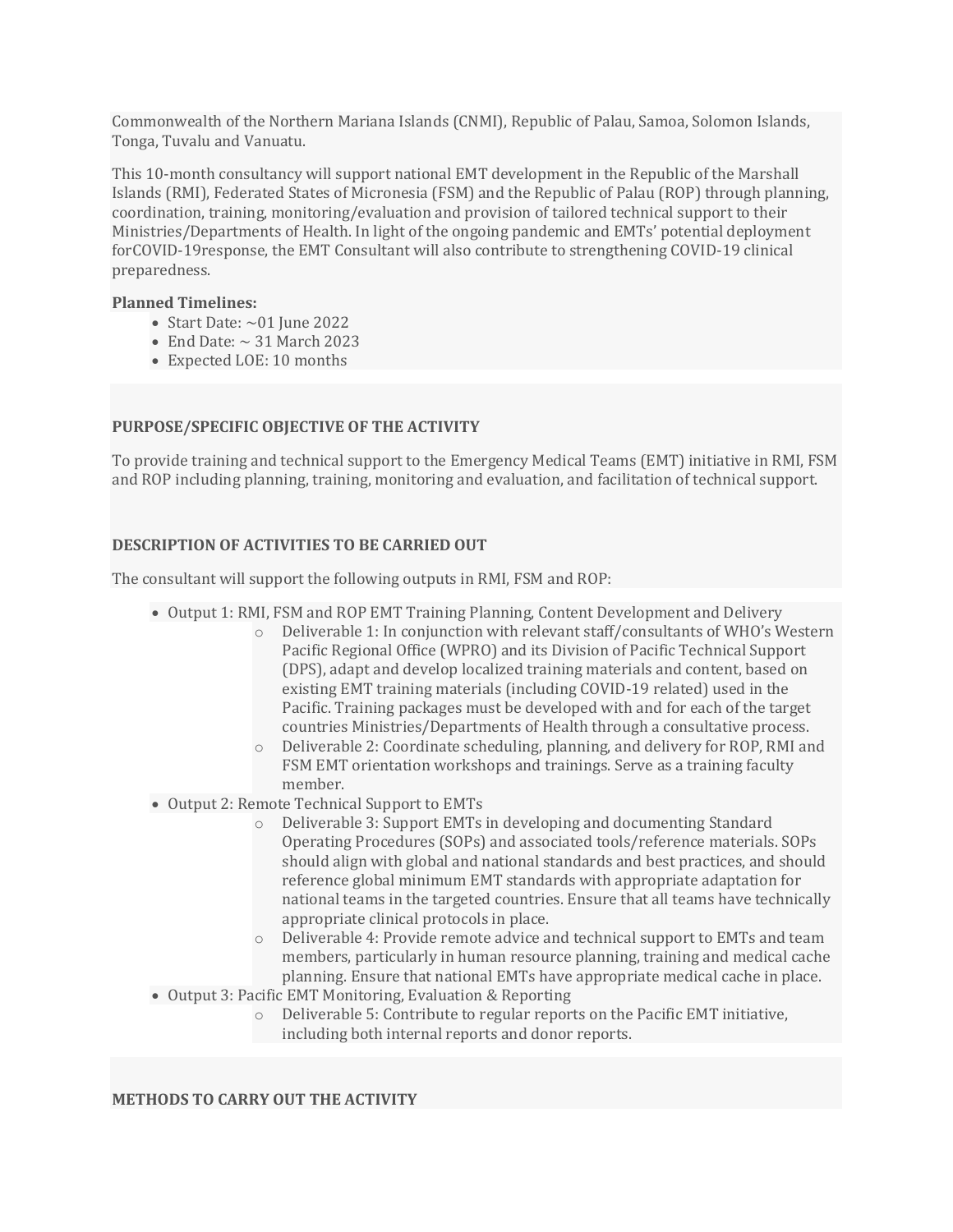Work will consist of desk research, EMT training content development and documentation, training/workshop planning and facilitation, planning meetings, supporting and participating in meetings with key stakeholders (including national EMT focal points), writing/reviewing/editing plans and supporting documents, activity monitoring and reporting, and facilitating exercises/drills. All work must be closely coordinated with relevant WPRO/DPS colleagues, with Ministry of Health counterparts, and with other key partners/stakeholders.

#### **Technical Supervision:**

The selected consultant will work on the supervision of:

Manager/Responsible Officer: Mr Sean Casey, Health Emergency Officer, WPRO

#### **QUALIFICATIONS & EXPERIENCE**

#### **EDUCATION**

**Essential:** An undergraduate public health, medical, nursing or paramedic degree, with relevant postgraduate qualification.

**Desirable:** Specialized training/certification in national/international health emergency response. **EXPERIENCE**

**Essential:** At least 7 years' relevant professional experience at national and international level, including in emergency services and management/coordination of EMTs or similar response teams in emergencies. Must have demonstrated experience in developing and delivering training workshops for emergency management and/or health response. Must have international health emergency response experience.

**Desirable:** Experience or good understanding of the Inter Agency Standing Committee/United Nations emergency response system, WHO, ICRC, IFRC, MSF or national emergency response systems. Experience working in national health or emergency management systems. Experience in capacity strengthening of national and international rapid response teams. Demonstrable progressive responsibilities in managing or coordinating programmes or projects.

### **TECHNICAL SKILLS & KNOWLEDGE**

Excellent communication skills, including public speaking and writing skills in English.

Capacity to collaborate and coordinate across multiple agencies.

Ability to work in multi-cultural and multi-disciplinary environments.

Strong organizational skills.

Strong presentation and public speaking skills.

#### **LANGUAGES**

Essential: Expert knowledge of written and spoken English

Desirable: Knowledge of other UN Languages

#### **COMPETENCIES**

Teamwork

Respecting and promoting individual and cultural differences

Communication